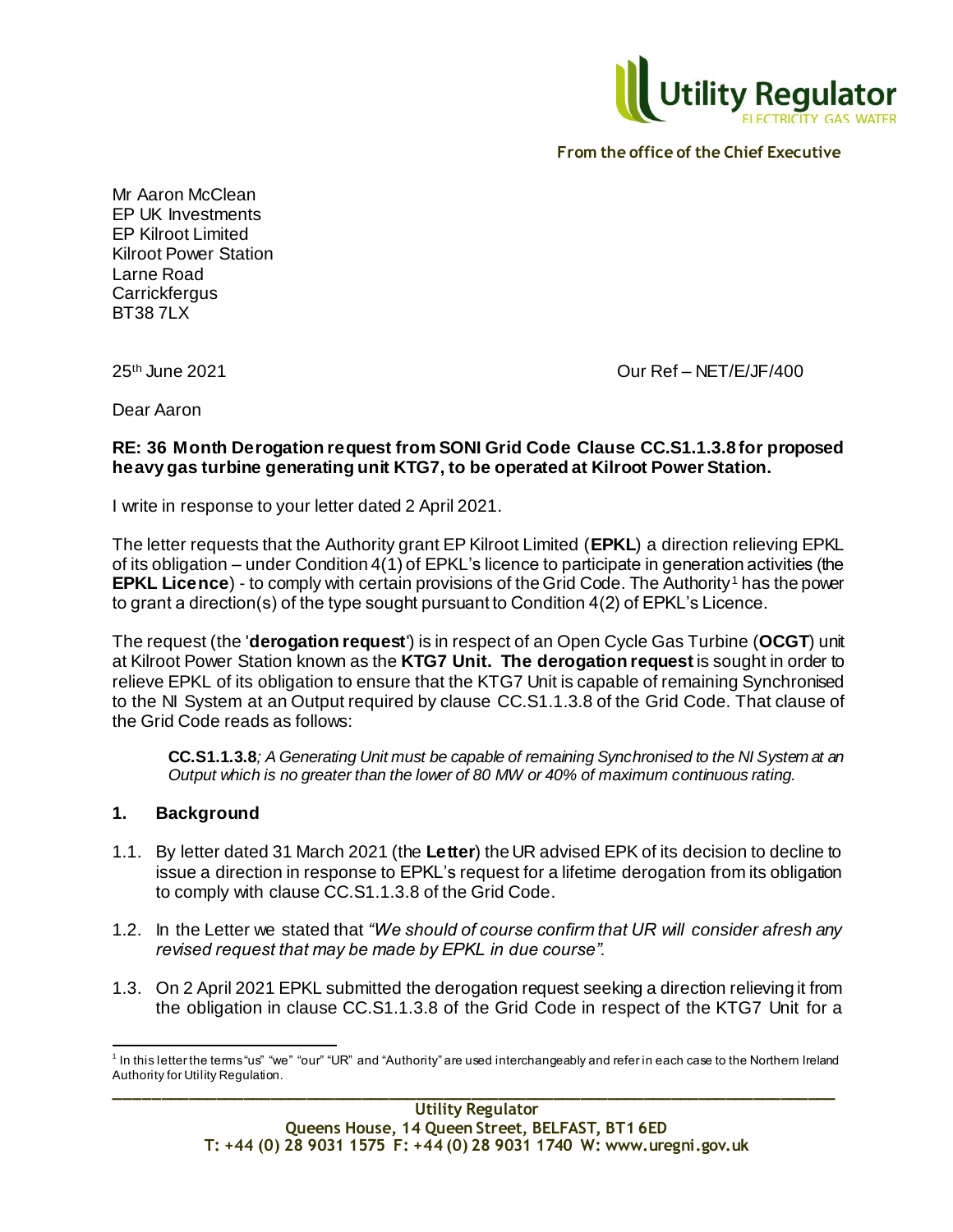

period of 36 months, commencing from the date and time the unit reaches commercial operation (anticipated to be Q1 2023).

## **2. The Derogation Request – April 2021**

- 2.1. The KTG7 Unit will be a 350MW gross output OCGT operating as peaking generation in the Integrated Single Electricity Market (**ISEM**).
- 2.2. Clause CC.S1.1.3.8 of the Grid Code requires generating units to have a minimum generation of 80MW or 40% of their registered capacity, whichever is the lower, while remaining synchronised to the NI System.
- 2.3. The KTG7 Unit will have a 350MW registered capacity<sup>2</sup> . EPKL asserts that it will not (in the short term at least) be capable of remaining synchronised to the NI System at an Output of 140 MW (i.e. 40% of the registered capacity), so as to meet the requirements of Clause CC.S1.1.3.8 of the Grid Code.<sup>3</sup>
- 2.4. In making the derogation request, EPKL –

l

- (a) Confirms that it has, over the past 12 months, explored the heavy duty gas turbine equipment market and held discussions with various Original Equipment Manufacturers (**OEMs**).
- (b) Confirms that it has recently completed a tendering package through the Official Journal of the European Union for heavy duty gas turbines and selected the Siemens SGt5-4000F as the most appropriate technology for the KTG7 Unit.
- (c) Refers to the Clean Energy Package (**CEP**) requirement for gas turbines to have a minimum thermal efficiency and notes that this requirement limits the number of OEMs and technology choices available to EPKL for selection for the KTG7 Unit.
- *(d)* Confirms that it has *"concluded that maintaining a stable generation level below 147MW (42% of registered capacity) will not be possible whilst also remaining compliant with the requirements of the Industrial Emissions Directive (IED) and, in particular, the LCP BAT Reference Document (LCP BRef) for CO2 Emissions."*
- (e) Proposes that the Grid Code minimum generation requirement for the KTG7 Unit should be that "*KTG7 must be capable of remaining synchronised to the NI System at an output equal to or greater that 147MW".*

<sup>&</sup>lt;sup>2</sup> The term "registered capacity" is analogous to the term "maximum continuous rating" in the provisions of Clause CC.S1.1.3.8 of the Grid Code.

<sup>&</sup>lt;sup>3</sup> UR understands and proceeds upon the basis that because the KTG7 Unit 7 cannot remain synchronised at 140MW it therefore follows that it cannot remain synchronised at the lower level of 80MW.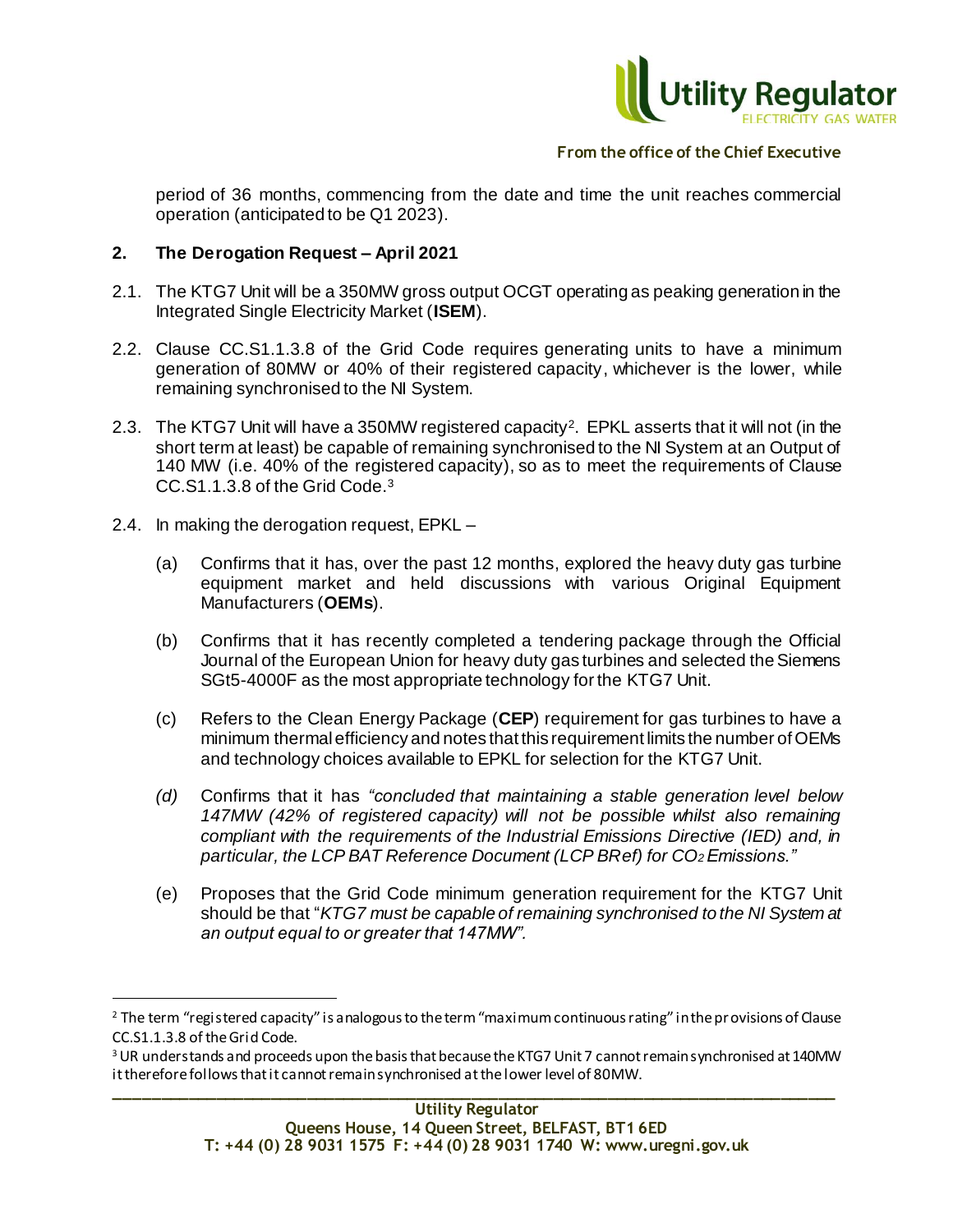

2.5. EPKL note, for the avoidance of doubt, that KTG7 will be capable of remaining synchronised to the NI system at circa 42% of its registered capacity, while also remaining emissions compliant.

### **3. EPKL Responses**

- 3.1. As noted above, EPKL previously submitted a request for a lifetime derogation from clause CC.S1.1.3.8 of the Grid Code which was not acceded to by UR.
- 3.2. In now requesting to be relieved of the relevant Grid Code obligation for a period of 36 months, EPKL responds to the Letter and provides additional information (including supporting documentation) as follows –
	- (a) EPKL has considered alternative options/actions available to meet the minimum generation requirement in reference to CC.S1.1.3.8 and also remaining compliant with Environmental Permit efficiency and emission limits as well as CEP CO2 limits.
	- (b) EPKL has concluded that there are no alternative options / actions possible due to the inherent design capabilities of heavy duty gas turbines of the output required for KTG7. It refers to the earlier correspondence submitted to the UR as supporting this conclusion.
	- (c) The KTG7 Unit has a capacity contract to provide security of supply by 1<sup>st</sup> October 2023 and it represents the best available dispatchable technology to meet the needs of the electricity market today and going forward.
	- (d) EPKL has concluded at this stage of the project that there are no known steps that EPKL can take during or after build to achieve compliance. However once the plant is commissioned, EPKL will as a matter of course, where practical, explore options for lowering the level of minimum generation as and when solutions become available.
	- (e) EPKL notes, during the initial months and years of operation, EPKL will be able to monitor the actual unit emissions under a range of environmental and operating conditions. Should it become evident, that under certain conditions, the declared minimum generation can be reduced whilst still achieving environmental compliance, EPKL will update their Technical Offer Data accordingly.
	- (f) EPKL has planned engagement with the OEM under a parts & service agreement. Should the OEM develop future upgrades that have the potential to reduce minimum generation, EPKL will evaluate their application to the units.

### **4. NIE Networks' Response**

4.1. NIE Networks responded to the derogation request on 15 April 2021. In its response NIE Networks set out the following –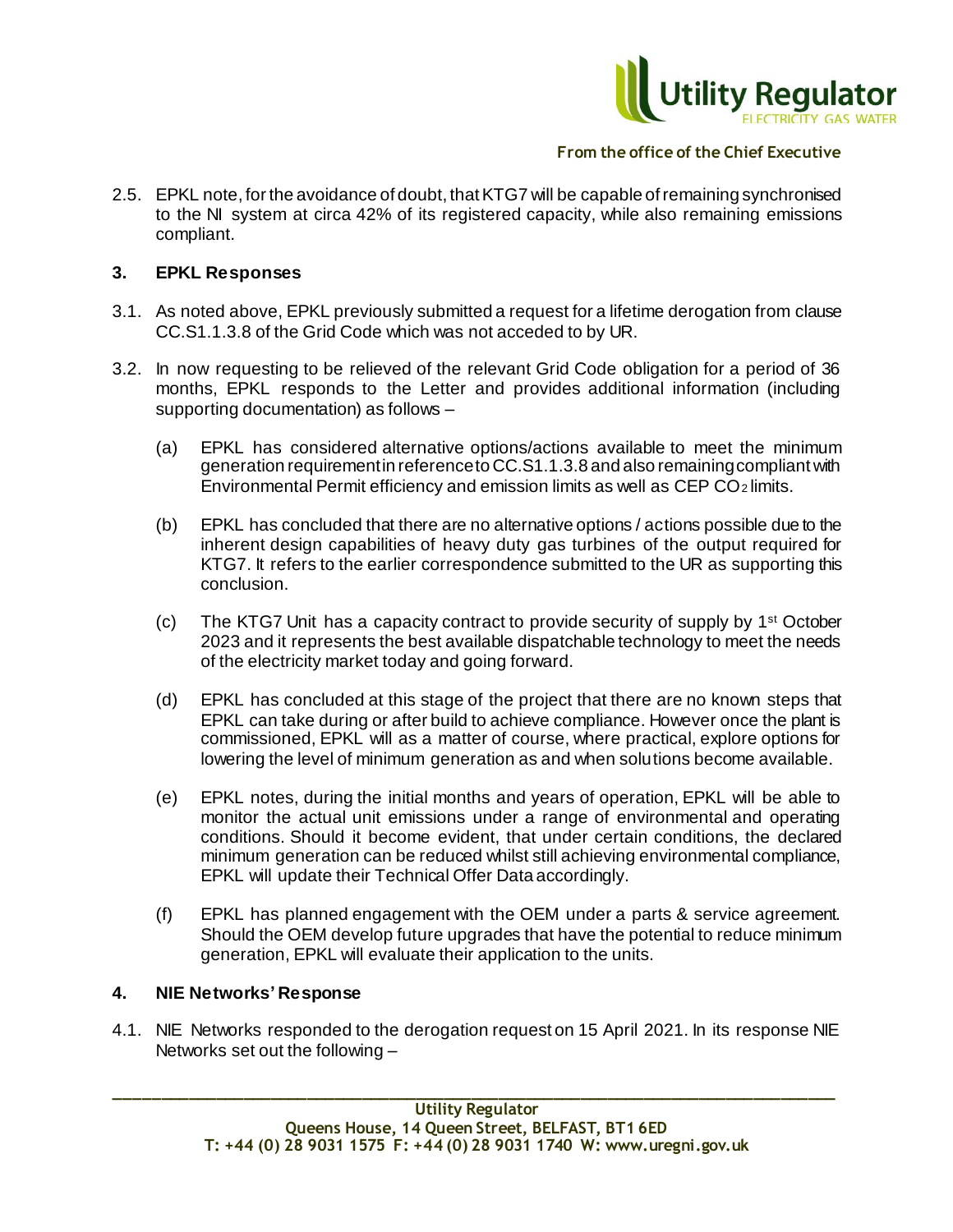

- (a) As the derogation requested relates to the minimum generation level at Kilroot Power Station, then this is primarily an issue for SONI to comment on.
- (b) This derogation relates to the minimum generation output at which KTG7 can remain synchronised to the NI system. The DS3 program has worked with existing conventional Power Stations to, where possible, reduce the minimum generation level at which their plant can remain synchronised to the NI system.
- (c) This has allowed the TSOs to create additional headroom to increase the dispatch levels of non-synchronous generation whilst respecting the system security requirement of a minimum number of conventional generating units connected. Careful consideration should be given to how this derogation may impact on the future dispatch of non-synchronous generation.

### **5. SONI's Response**

- 5.1. SONI responded to the derogation request on 7 April 2021. In its response SONI set out the following –
	- (a) In conclusion SONI is satisfied that if a temporary derogation is proposed, it will still be able to operate the transmission system in a safe, secure and reliable manner; however the flexibility should be provided to SONI to monitor compliance in areas within our control.
- 5.2. SONI also provided the following analysis in their response
	- (a) As stated in previous correspondence, SONI does not support life time derogations and would caution against this in a changing portfolio where the decarbonisation of the energy system is now most pertinent in a climate change emergency. There is precedent in Northern Ireland of generators moving from permanent to temporary derogations. The energy transition demands a more flexible approach from plant and future market developments will no doubt incentivise this flexibility further building on current DS3 market. Therefore SONI would be more comfortable supporting a shorter temporary derogation that gives the flexibility and adaptability SONI require in monitoring the operational performance over the period of the temporary derogation.
	- (b) At the time of procurement of the new plant at Kilroot, the requirement in Grid Code existed and therefore SONI would expect compliance to existing Grid Code clauses to be taken into consideration.
	- (c) The energy transition still favours and will continue to favour the maximisation of renewables against heavy baseload machines which are reliant on fossil fuels and SONI would not support any perverse incentives that would cause compliant generator units to be dispatched down or displaced by non-compliant machines.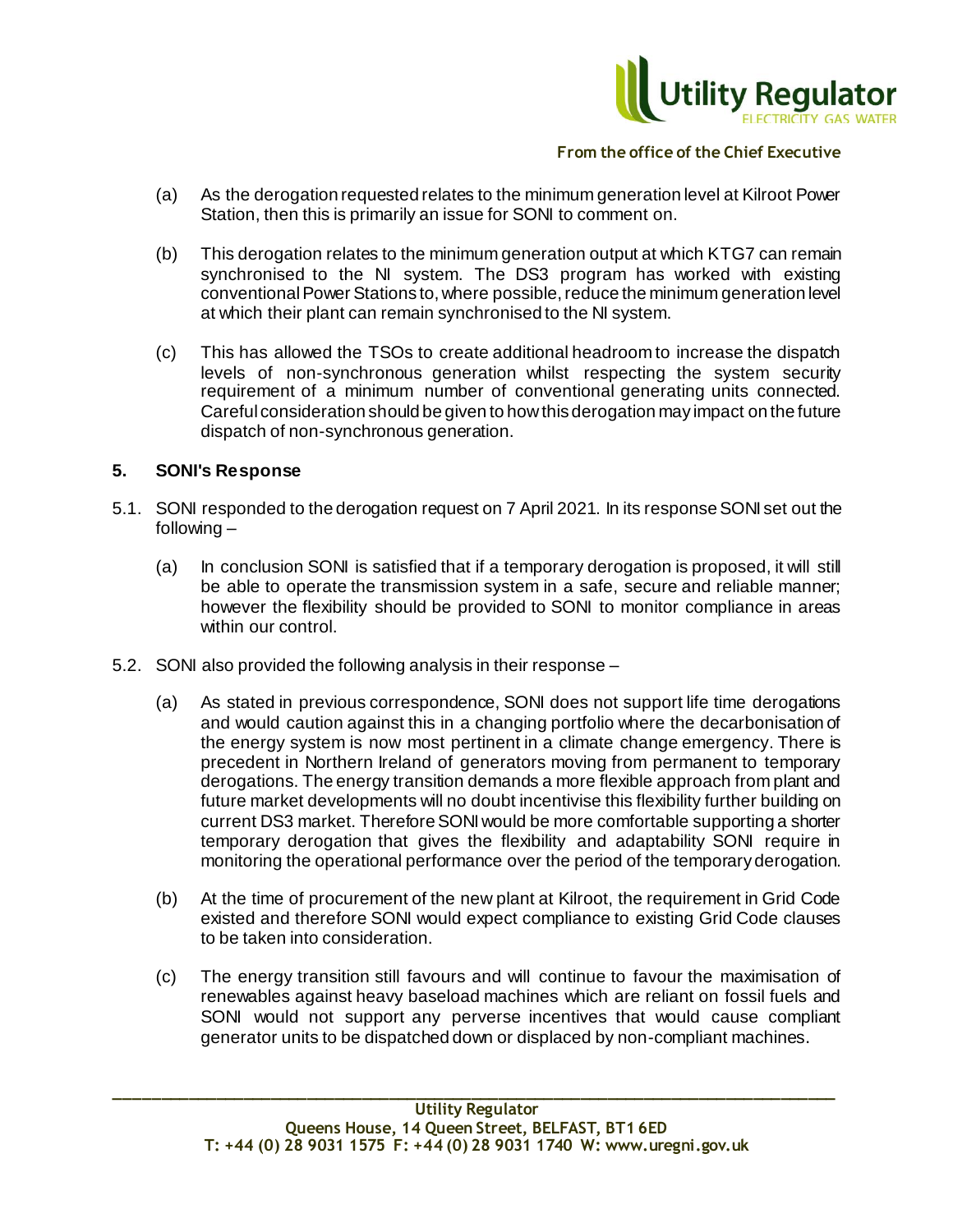

- (d) There are Generator Performance Incentives applying through the 'Other System Charges' mechanism that counteract the non-compliance to Min Gen across the all island system. It is noted that currently on the NI System that there are other generators operating under temporary derogations in relation to this technical requirement in the Grid Code.
- (e) Notwithstanding the above, the proposed OCGT units at Kilroot are referred to as 'peaking' units and are unlikely to be running all of the time. Instead they will be dispatched in times of tight margins or impending amber alerts on the NI System, when levels of PPM and wind generation will be lower. In general, a higher min gen level does adversely affect renewables if the units are running at times of high wind e.g. SONI's System Services procurement currently provides a financial incentive for market participants to lower min gen levels.
- (f) From a legislative perspective SONI notes that the Industrial Emissions Directive (**IED**), the latest Best Available Technique Reference documents (**BREFs**) and the recently introduced Clean Energy Package place restrictions on the type of heavy duty gas turbines that can be installed and how they can be operated. Therefore, while not directly in SONI's remit to monitor emissions, statutory limits must be respected.
- (g) Peaking plants in a high RES-E power system are important for Security of Supply at times of system stress for example on low wind days, when power park modules are unavailable or under N-1, N-G conditions. Although SONI has not yet seen commercial offer data for these units this has been shown in 'Tomorrows Energy Scenario' studies. While SONI previously had a *"must run"* constraint for the large units at Kilroot, this has not been in place of a number of years.
- (h) The role of 'backup' or energy transition gas plants, will be critical to ensuring system adequacy and reliability as we migrate to a 70% RES-E target and beyond; therefore while there are certainly questions on a lifetime derogation, a temporary derogation is a more realistic, sensible and prudent option as TSO to support.
- (i) As stated above, with larger amounts of renewables required to meet at least 70% RES-E target for 2030, greater amounts of flexible generation will be required to ensure that targets can be achieved whilst maintaining security of supply. This is a key factor in SONI's assessment.
- (j) The min gen of the Kilroot OCGT machines should be considered in the context of the wider NI generation portfolio. When examined through this lens, they could be seen as not conflicting with decarbonisation, instead they would be expected to respond to backing off of renewable generation output, or following extreme contingency events on the system; meaning the OCGT model can be utilised in a short period of time thus minimising constraints. However without commercial and technical offer data available to SONI at this stage, it is difficult to assess how plant will be operated.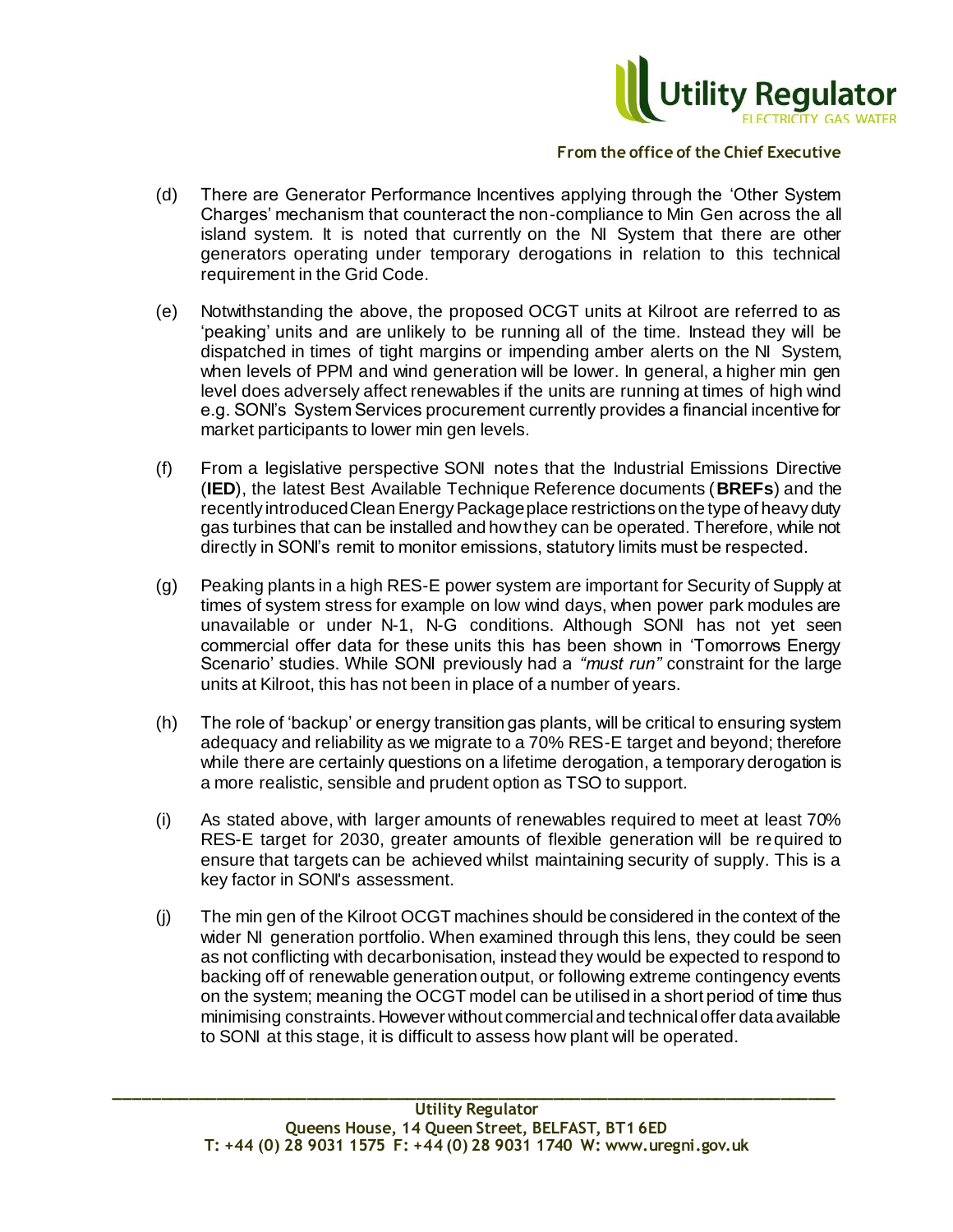

- (k) Further, while there is work ongoing to develop future markets that will attract flexible plant which contributes to a seamless energy transition, the derogation request also needs to be considered in the context of a potential reduction in the future constraint rules, where SONI would intend to reduce the requirement of 3 sets down to 2 in NI once the second North South Interconnector is available in 2025 [current estimate].
- (l) SONI must meet its key licence obligation of security of supply while actively facilitating the energy transition. It would be open to working with a temporary derogation based on the points in its assessment. This would give some time to develop the knowledge and understanding of managing a system in transition while not comprising the decarbonisation of the system for future generations.

#### **6. The Authority's Decision**

- 6.1. We have considered the information provided by EPKL, SONI and NIE Networks and all other relevant factors relating to the derogation request, including our published 2017 Guidance on derogations<sup>4</sup> and our principal objective and general statutory duties as set out in Article 12 of the Energy (NI) Order 2003.
- 6.2. Having considered these matters Utility Regulator is satisfied that the derogation request is, for the reasons offered by EPKL and supported by both SONI and NIE Networks, justified. It has, therefore, decided to grant the derogation request by giving a direction in exercise of its power under Condition 4(2) of the Licence.
- 6.3. The direction:

j

- (a) is set out in the Annex to this letter;
- (b) relieves EPKL of its obligation to comply with clauses CC.S1.1.3.8, of the SONI Grid Code in relation to the KTG7 Unit at Kilroot Power Station to the extent specified in the direction; and
- (c) shall cease to apply on and from the date which is 36 months from the date that SON and EPKL enter into a Generation Transmission Use of System (**GTUoS**) Agreement in respect of the KTG7 Unit (or such earlier date as the Utility Regulator may determine).
- 6.4. This derogation will allow SONI increased flexibility for more efficient and economical operation of the Northern Ireland System and provide system security as well as potential to reduce curtailment of renewables. The derogation time period will also provide sufficient time for research and analysis to take place around the minimum generation requirements in Grid Code and to fully understand the capabilities of the proposed generating unit.

<sup>4</sup> <https://www.uregni.gov.uk/sites/uregni/files/media-files/Decision%20Paper%20on%20Derogations%20-%20February%202017.pdf>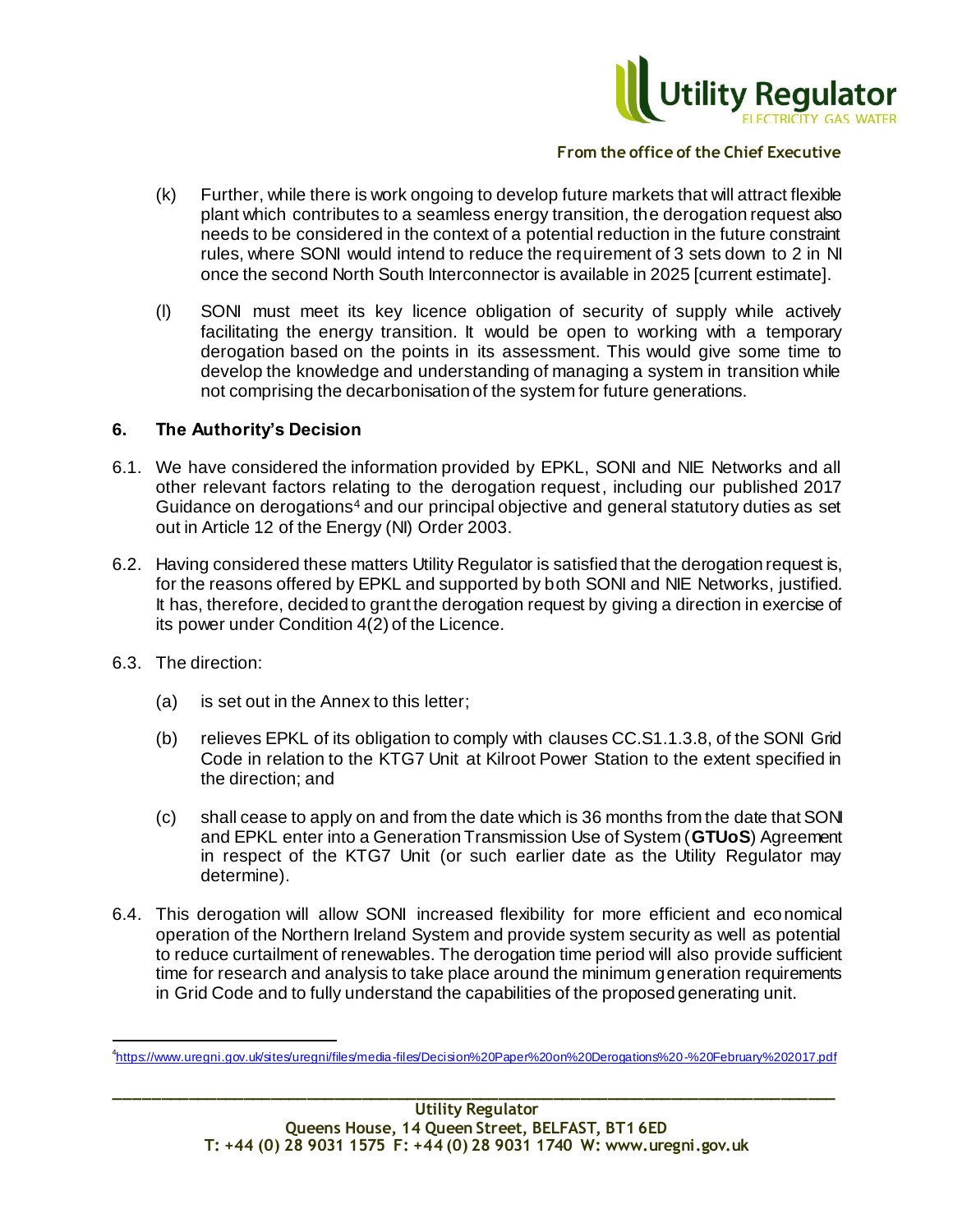

- 6.5. The direction applies to EPKL in respect of the operation of the KTG7 Unit. It is non transferrable. This means that should another entity operate the KTG7 Unit in future that entity would (should it wish to operate the KTG7 Unit otherwise than in full compliance with all of the provisions of the Grid Code) that entity will need to apply for a direction to be given under and in accordance with the electricity generation licence held by it.
- 6.6. The direction shall cease to apply should the KTG7 Unit be de-commissioned or replaced.
- 6.7. The direction shall be entered and maintained in the Electronic Register.

F. Charl

**John French CEO**

**Duly authorised for and on behalf of the Northern Ireland Authority for Utility Regulation**

**CC: SONI Limited**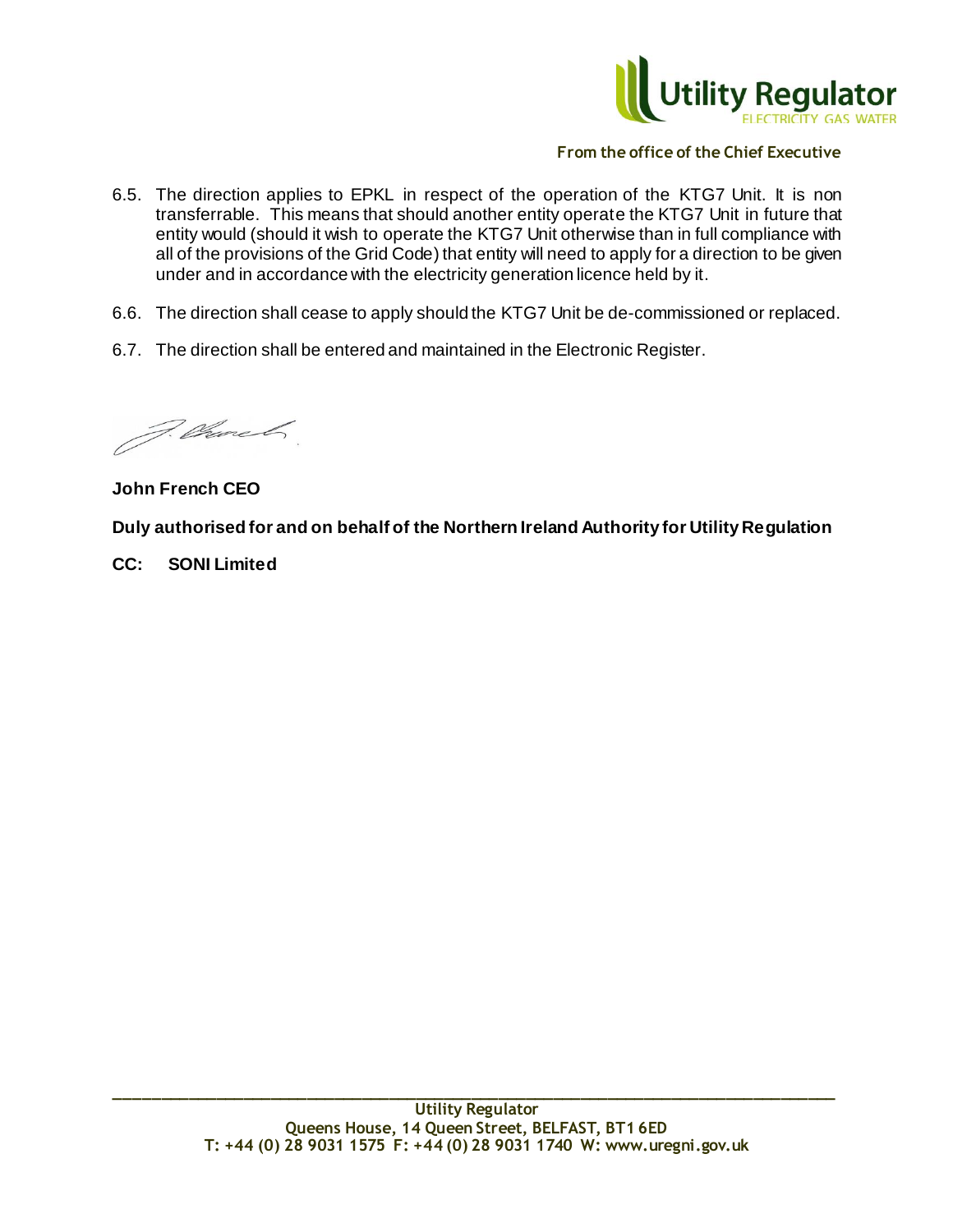

## **ANNEX**

# **DIRECTION UNDER CONDITION 4(2) OF THE ELECTRICITY GENERATION LICENCE HELD BY EP KILROOT LIMITED**

### **TO: EP Kilroot Limited**

#### **Whereas:**

- (A) EP Kilroot Limited (**EPKL**) holds an electricity generation licence granted (or treated as granted) under Article 10(1)(a) of the Electricity (Northern Ireland) Order 1992 (the **Order**) on 9 August 2002 (the **Licence**).
- (B) EPKL (the **Licensee**) is authorised by the Licence to generate electricity for the purpose of giving a supply to any premises or enabling a supply to be so given.
- (C) The Grid Code is required to be prepared by SONI Limited (**SONI**) under Condition 16 of the electricity transmission licence granted to SONI under Article 10(1)(b) of the Order. The Grid Code is required to be approved Northern Ireland Authority for Utility Regulation (the **Authority**) and the currently applicable Grid Code is dated 14 February 2020.
- (D) The Licensee is required, under and in accordance with Condition 4(1) of the Licence, to comply with the provisions of the Grid Code insofar as applicable to it.
- (E) Condition 4(2) of the Licence provides that the Authority may, following consultation with the Transmission System Operator (namely SONI) and the Transmission Owner (namely Northern Ireland Electricity Networks Limited – **NIE Networks**), issue direction(s) relieving the Licensee of its obligations under Condition 4(1) of the Licence in respect of such parts of the Grid Code and to such extent as may be specified in those directions.
- (F) On 2 April 2021, the Licensee submitted a request that the Authority relieve the Licensee of its (licence) obligation to comply with Clause CC.S1.1.3.8 of the SONI Grid Code (**the derogation request**) to the extent specified in the derogation request and relating to its operation of an Open Cycle Gas Turbine (**OCGT**) unit at Kilroot Power Station (the **KTG7 Unit**).
- (H) The Authority has consulted with SONI (the **TSO**) and NIE Networks (as the **Transmission Owner**).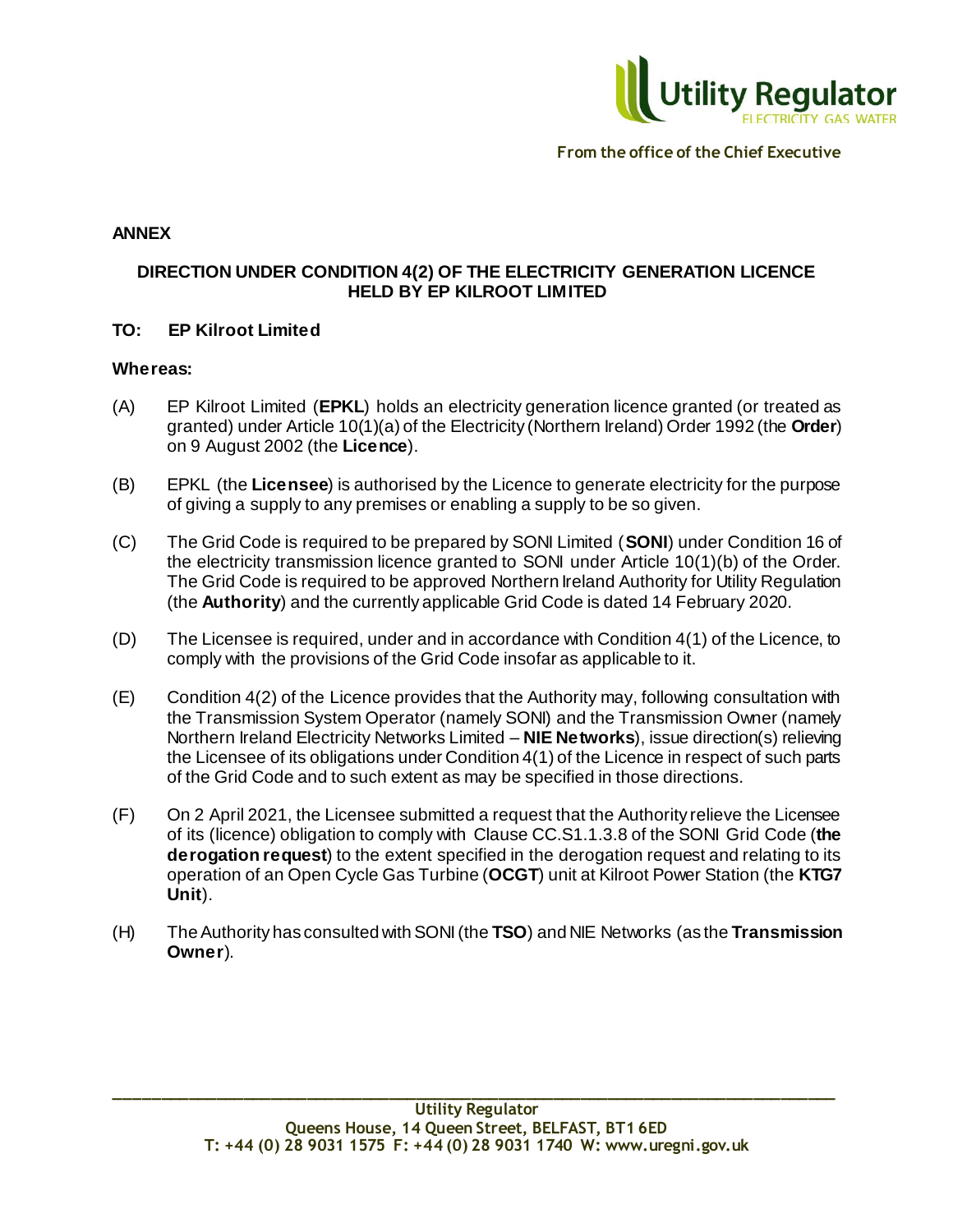

### **The Authority now gives the following direction:**

- 1. Subject to compliance with the conditions set out in paragraph 2 below, the Licensee shall, for the period –
	- (a) commencing on and form the date of this direction; and
	- (b) ending on and from the date which is 36 months from the date that SONI and EPKL enter into a Generation Transmission Use of System (**GTUoS**) Agreement or such earlier date as the Authority may determine,

(the '*relevant period'*), be relieved of its obligation to comply with Clause CC.S1.1.3.8 of the Grid Code (as in effect on the date of this direction) in respect of the KTG7 Unit.

- 2. The relief granted by paragraph 1 above is subject to the following conditions
	- (a) The KTG7 Unit must be capable of remaining Synchronised to the NI System at an Output which is at or no greater than 147MW in OCGT mode.
	- (b) During the relevant period, the Licensee procures relevant and appropriate testing and research for the purposes of assessing whether and when it can reduce the minimum generation level such that the KTG7 Unit can be capable of remaining Synchronised to the NI System at an Output which is set out in CC.S1.1.3.8 as in effect at the date of this direction.
	- (c) The Licensee shall appoint (as soon as reasonably practicable) any one or more independent expert and/or consultant for the purposes of –
		- (i) undertaking the testing and research referred to in paragraph (b) above; and
		- (ii) the testing being confirmed by an independent witness.
	- (d) The Licensee shall
		- (i) notify the Authority and SONI of all testing schedules prior to testing;
		- (ii) submit all test results to the Authority and SONI within one month of the completion of the tests;
		- (iii) in periods of unit testing and of dispatch, monitor and record emission levels throughout the operating range of output volumes;
		- (iv) provide emission monitoring records/reports to the Authority and SONI on a yearly basis in respect of such unit testing and dispatch. For this purpose a year